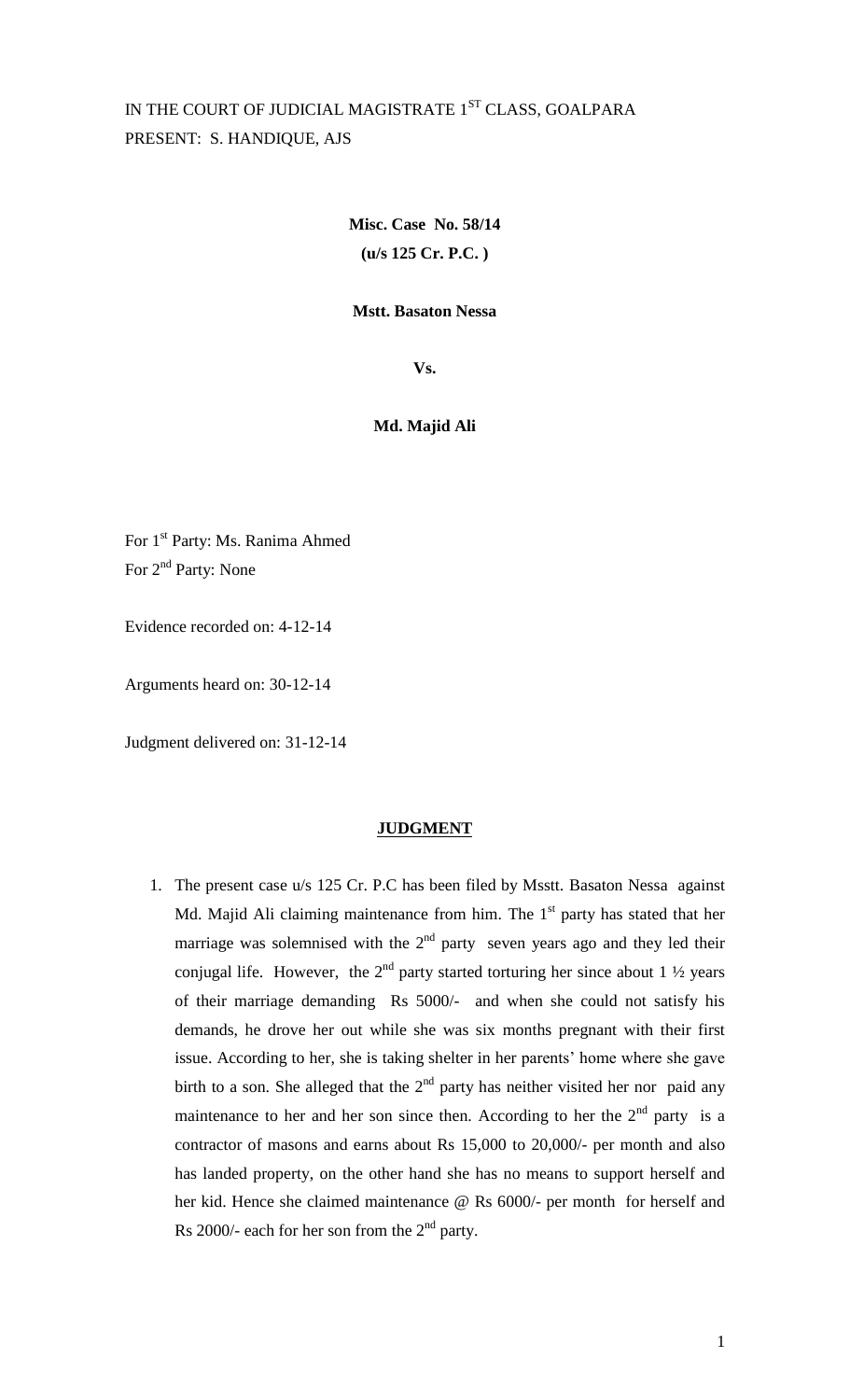- 2. In response to the notice, the  $2<sup>nd</sup>$  party appeared and contested the case by filing his written statement. He admitted that the  $1<sup>st</sup>$  party was married to him, but stated that at the time of marriage the  $1<sup>st</sup>$  party concealed the fact that was previously married and having three children. He denied to have demanded money from her and also denied to have driven her out. He on the other hand stated that his son was born in a rented house and he provided money and bare necessities to his wife and the child. According to him, the  $1<sup>st</sup>$  party is staying at a rented house on her own and he made several visits accompanied by neighbours to bring her back. But the  $1<sup>st</sup>$  party refused to resume conjugal life with him. He denied that he is a mason. Rather he stated that he assists the mason and barely earns Rs 200/- per day. He also contended that he has no house in his name and that he is living in a khass land. He further contended that it is the  $1<sup>st</sup>$  party who left the matrimonial home willingly and is refusing to cohabit with him without any valid reason. He stated that he is ready to resume conjugal life with the  $1<sup>st</sup>$  party and but the  $1<sup>st</sup>$ party developed intimacy with another person and openly refused to cohabit with him. Hence he prayed to dismiss the petition of the  $1<sup>st</sup>$  party.
- 3. In view of the pleadings of the parties, I deem it fit to frame the following points for determination in this case:

## **POINTS FOR DETERMINATION**

- *I. Whether the 2nd party has neglected 1st party and his minor child in spite of having sufficient means?*
- *II. Whether the*  $2^{nd}$  *party is liable to pay maintenance to the*  $1^{st}$  *party and his child @ Rs 8,000/- per month as prayed for?*
- 4. During trial the first party led evidence of two witnesses including herself. The  $2^{nd}$ party neither adduced any defence evidence nor took part in the argument. Heard arguments from the  $1<sup>st</sup>$  party. Perused the materials on record. Let me take up the points for discussion.

## **DECISIONS AND REASONS THEREOF**

### **DECISION ON POINT NO. I & II:**

5. Both the points are taken up together for convenience of discussion. *PW1*  **Basaton Nessa** deposed that she got married with the 2<sup>nd</sup> party 7 years ago and led her conjugal life. She stated that she gave birth to one son who is 10 months old now. She alleged that the  $2<sup>nd</sup>$  party started torturing her after 1  $\frac{1}{2}$  years of their marriage demanding Rs 5000/-. According to her, she brought Rs 5000/ from her father and gave it to her husband  $3\frac{1}{2}$  years ago. However, the  $2<sup>nd</sup>$  party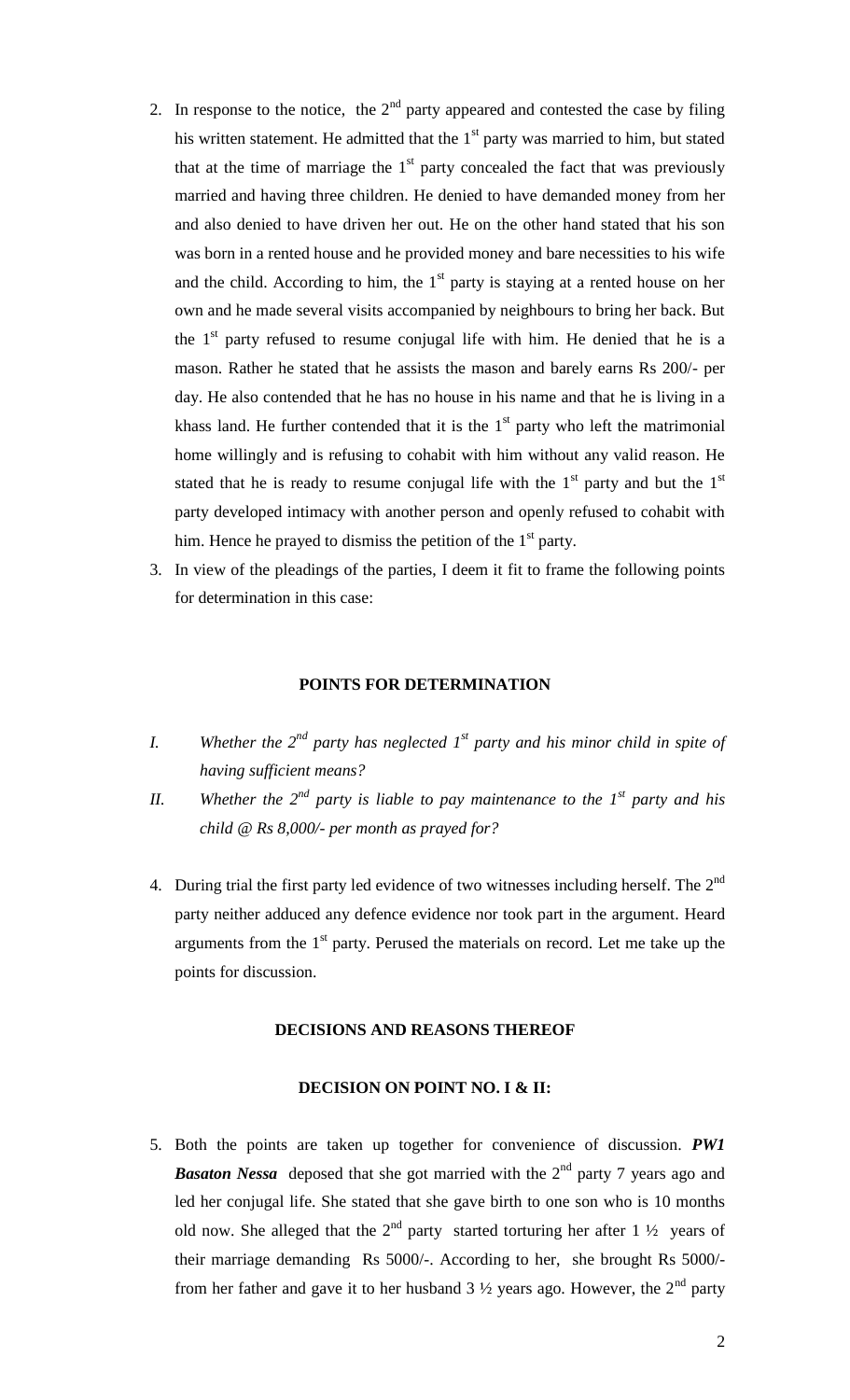again demanded Rs 5000/- after 1 ½ years. As she did not fulfil his demand this time, he drove her out while she was six months pregnant. She stated that she has been living in a rented house with her child for the last one year. She stated that her child was born in her parents' house where she stayed for six months. According to her, the  $2<sup>nd</sup>$  party has not paid any maintenance to her alleging that the child is not his. According to her, the  $2<sup>nd</sup>$  party is a contractor of masons and he has landed property and party earns about Rs 15,000/ 20,000/-- per month. She further alleged that the  $2<sup>nd</sup>$  party did not pay her the interim maintenance as ordered by the court. During her cross examination, PW1 denied that her husband bore the expenses at the time of child birth. She testified that he came to take her back once and to see the child. She denied that the  $2<sup>nd</sup>$  party is a wage labourer or that he does not earn Rs 15,000/-. She however testified that he has to maintain his  $1<sup>st</sup>$  wife, three children and his mother. She denied that he never tortured her or that she left the matrimonial home on her own. She however stated that she is ready to go with him if he comes to take her back.

- 6. *PW2 Subahan Ali Akand* is the landlord of the 1<sup>st</sup> party. He deposed that Basaton stays in his tenanted premises with the child. According to him, she has been staying in his house for the last 2 years. He deposed that Mazid has not been paying maintenance to the  $1<sup>st</sup>$  party. He testified that Mazid used to visit her often and as a result she gave birth to a child. He however testified that Mazid and Basaton quarrelled over money and since then he has not visited her. According to him, Mazid doubts the paternity of the child. PW2 testified that Mazid is a contractor and earns about Rs. 20/ 30,000/- per month. He stated that Basaton's parents are maintaining her. During cross examination he stood firm to his statement that Basaton has been staying in his house for the last two years and the child was born in his house. He stated that Mazid stays with his other wife. He denied that Mazid is a labourer.
- **7.** From the above evidence it is apparent that the parties are not leading conjugal life at present. It is also seen that PW1 and PW2 are contradicting each other as far as the period of her stay in the present abode is concerned. Moreover, I find that the  $1<sup>st</sup>$  party has deviated from her pleadings. In her petition she stated that she has been taking shelter in her parents' home since she was driven out. During trial she however stated that she is staying in a rented house for the last one year. Her son is 10 months old. According to her, she was driven out when she was six months pregnant. She spent six months with her parents and then moved to the rented house. But her landlord stated that she has been staying in his house for the last two years. She stated that her son was born in her parents' house but her landlord (PW2) stated that the child was born in his tenanted premises.
- **8.** Though PW1 and PW2 have contradicted each other as to the length of her stay in the rented house, it is clear that some dispute arose between the parties. The  $2<sup>nd</sup>$ party did not deny that they got married about 7 years ago. She started to stay in a rented house one or two years ago. That shows that they led conjugal life together